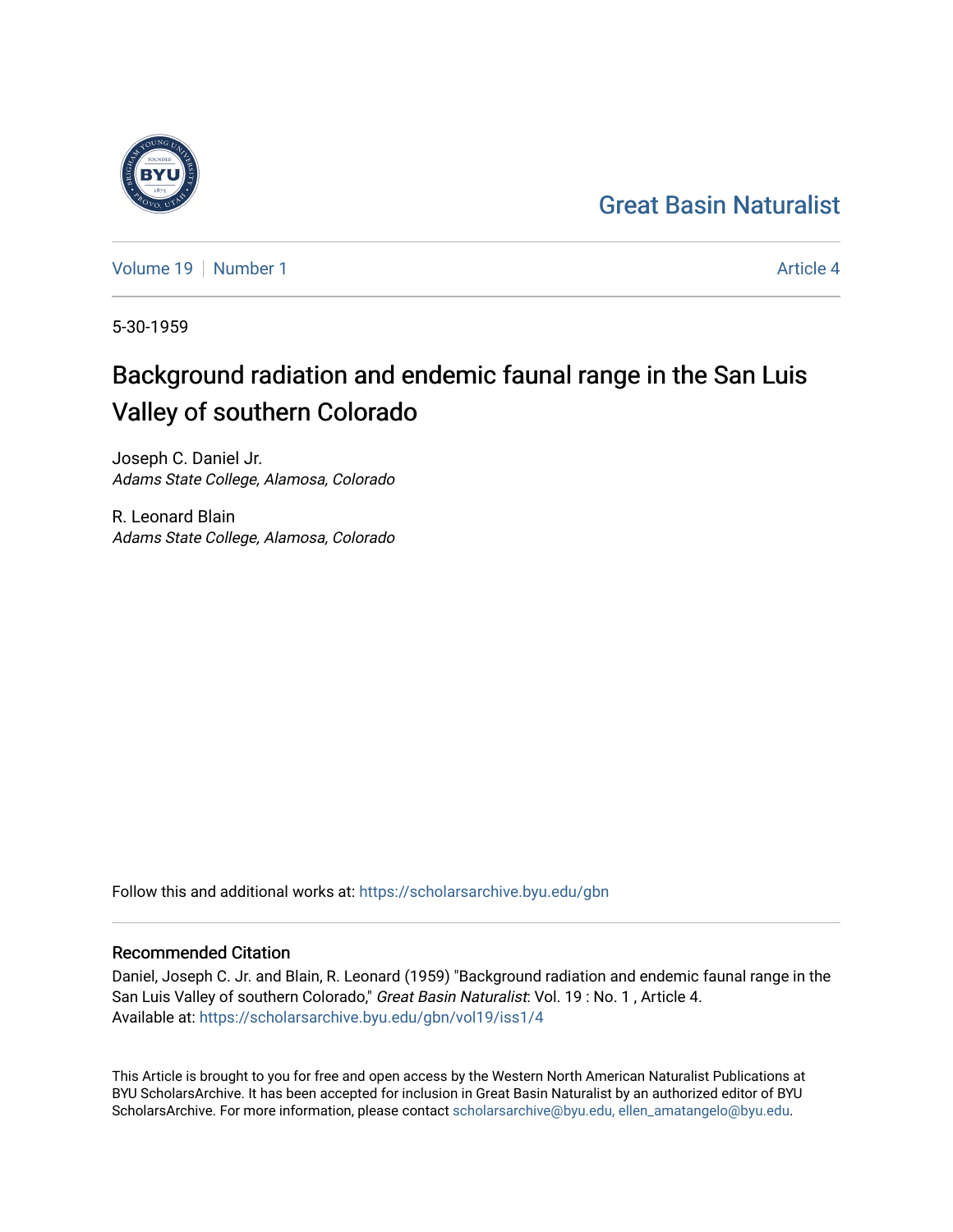#### BACKGROUND RADIATION AND ENDEMIC FAUNAE RANGE IN THE SAN LUIS VALLEY OF SOUTHERN COLORADO

Joseph C. Daniel Jr.<sup>1</sup> and R. Leonard Blain

Mutations, one of the main tools of speciation, can be produced by radiations and are produced proportional to the dosage of radiation. Theoretically then, if adequate isolating mechanisms and select ive environmental pressures exist, areas of higher background radiations (i.e. soil and cosmic) should exhibit more speciation than areas of lower radiation. It was decided to test this hypothesis in a locality where these conditions seem to exist.

The San Luis Valley of Southern Colorado (Fig. 1) has variable soil radioactivity and is unique in the variety of its isolating mechanisms. Along with the physical limits imposed by the surrounding mountain ranges, it has <sup>a</sup> cold, dry climate, a very alkaline soil, and sparse vegetation. (See Ramaley. 1929)

Seven terrestrial animals are known either to be endemic to the San Luis Valley or to have ranges that barely exceed the valley boundaries. Of these, three are insects and four are rodents, groups that generally submit readily to speciation. The ranges of these or ganisms are not known precisely and were calculated by extending the areas around and between points of observation or collection. The ranges listed below and shown on Figures 2 and 3 are, at best, approximations.

Cicindela theatina Rotger (Sand Dunes tiger beetle): At edge of Great Sand Dunes in sands with scanty vegetation. (Rotger, 1944)

Serica bruneri Dawson (Scarabaeid beetle): In sandy areas around Blanca. Colorado. (Personal communication from Rev. Bernard Rotger)

Pseudohazis hera mangifica Rotger (Small moth): In sage brush belt of Costilla County, probably extending south to Taos. New Mexico.

(McDunnough. 1948)

Eutamias minimus caryi Merriam (Cary chipmunk): Eastern part of Costilla and Saguache Counties. (Merriam, 1908; Warren; 1910)

Reithrodontomys montanus (Baird) (Mountain harvest mouse): North-eastern part of the valley. (Baird, 1855; Warren, 1910)

Perodipus montanus (Baird) San Luis kangaroo rat): Sandy areas along eastern

side and possibly over whole valley. (Baird, 1855; Warren, 1910)<br>Thomomys taloides agrestis Merriam (San Luis pocket gopher): Northeastern<br>part of valley. (Merriam, 1908; Warren, 1910)

In addition to these there are three fish; namely Gila nigrescens (Girard). Plantosteus plebeius (Baird & Girard) and Tinca tinca L. (introduced from Europe in 1894). All three are found in the north ern Rio Grande drainage, much of which lies in the valley. Since they live in water, fish do not lend themselves to this particular study. The eight-eyed leech, *Theromyzon sp*, has also been described from this area. It was found by Wheeler's expedition in 1874. but the type, and only, specimen is lost.

To measure the soil radioactivity, a grid-section map of the San Luis Valley was prepared. Boundaries were set at 8000 to 8500 feet levels, as determined by the surrounding mountains (boundaries and map outlines from Lantis, 1950). Transect studies depending on available roads were made at six to eight mile intervals. Over a

I. Adams State College. Alamosa, Colorado.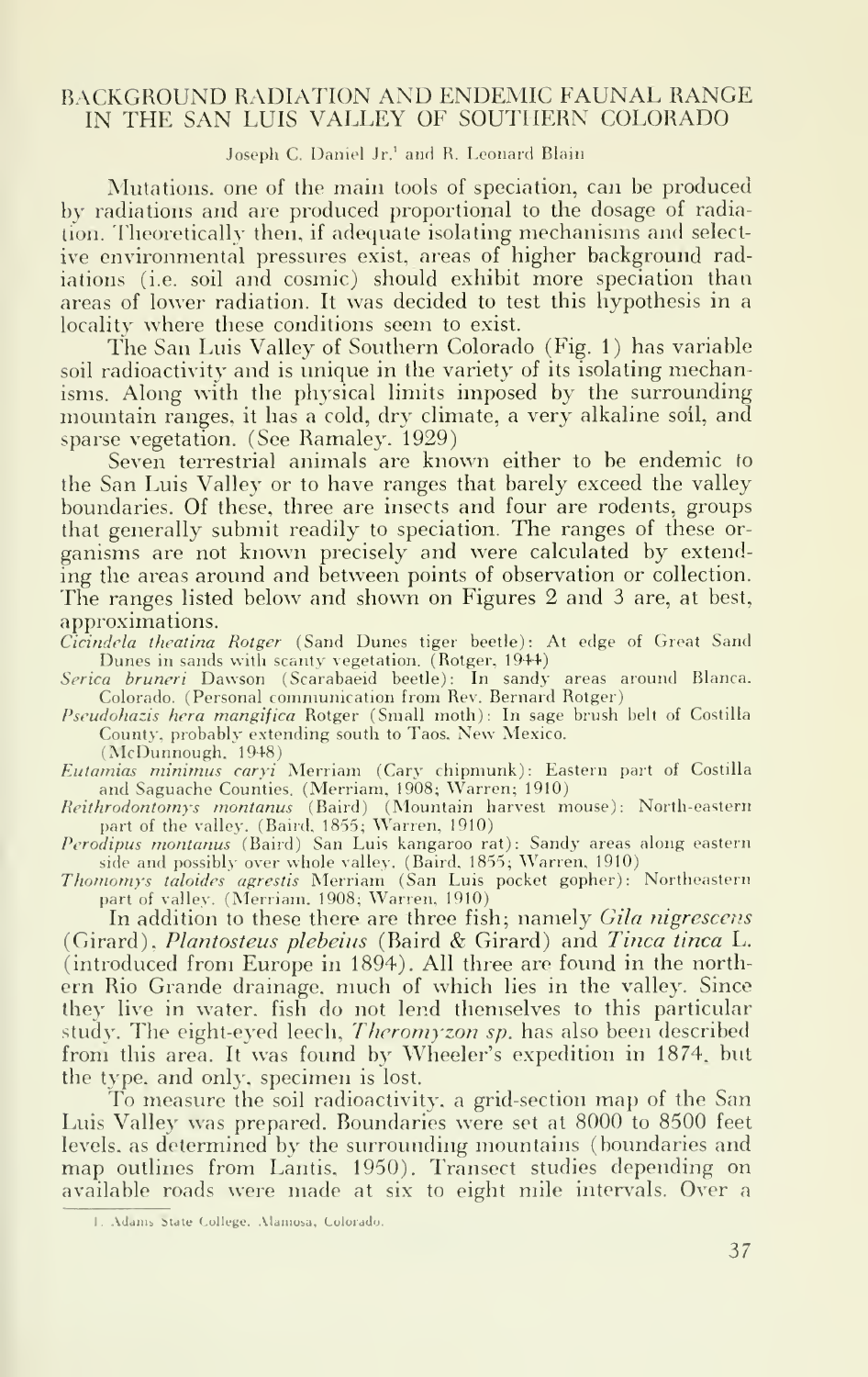

Fig. 1. Location map of the San Luis Valley in Southern Colorado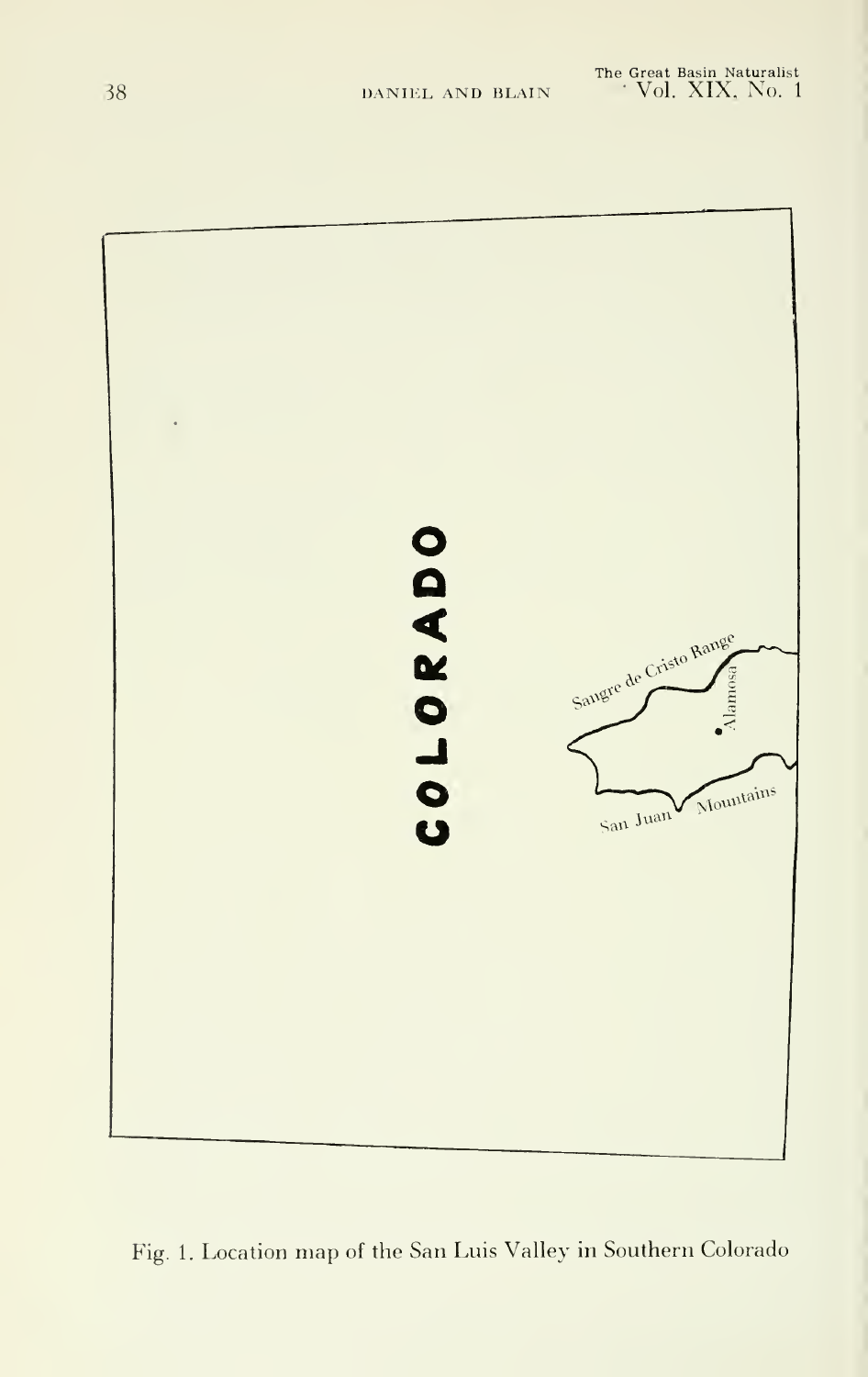

Fig. 2 Approximate ranges of the endemic insects of the San Luis Valley.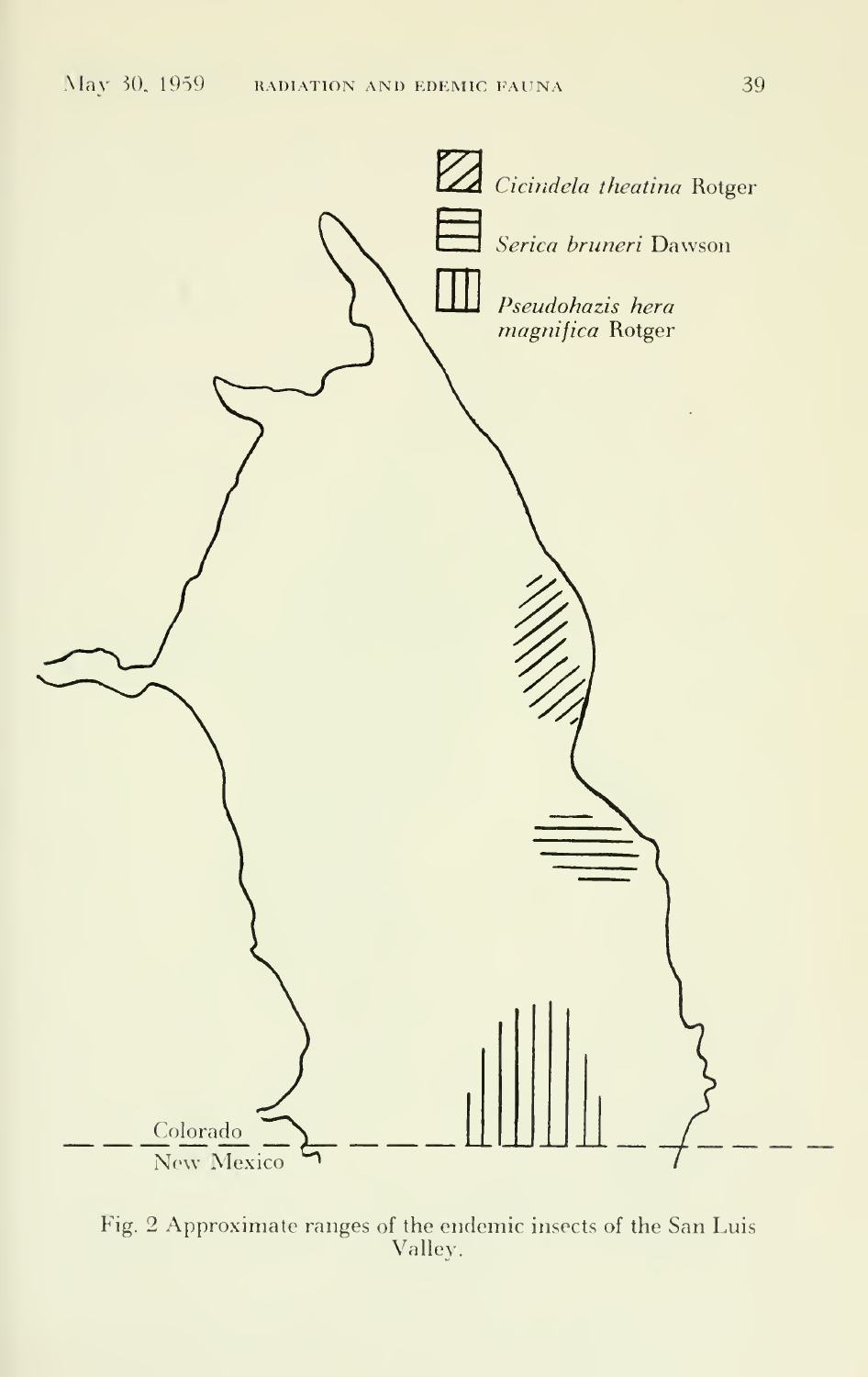The Great Basin Naturalist<br>DANIEL AND BLAIN Vol. XIX, No. 1



Fig. 3. Approximate ranges of the endemic rodents of the San Luis Valley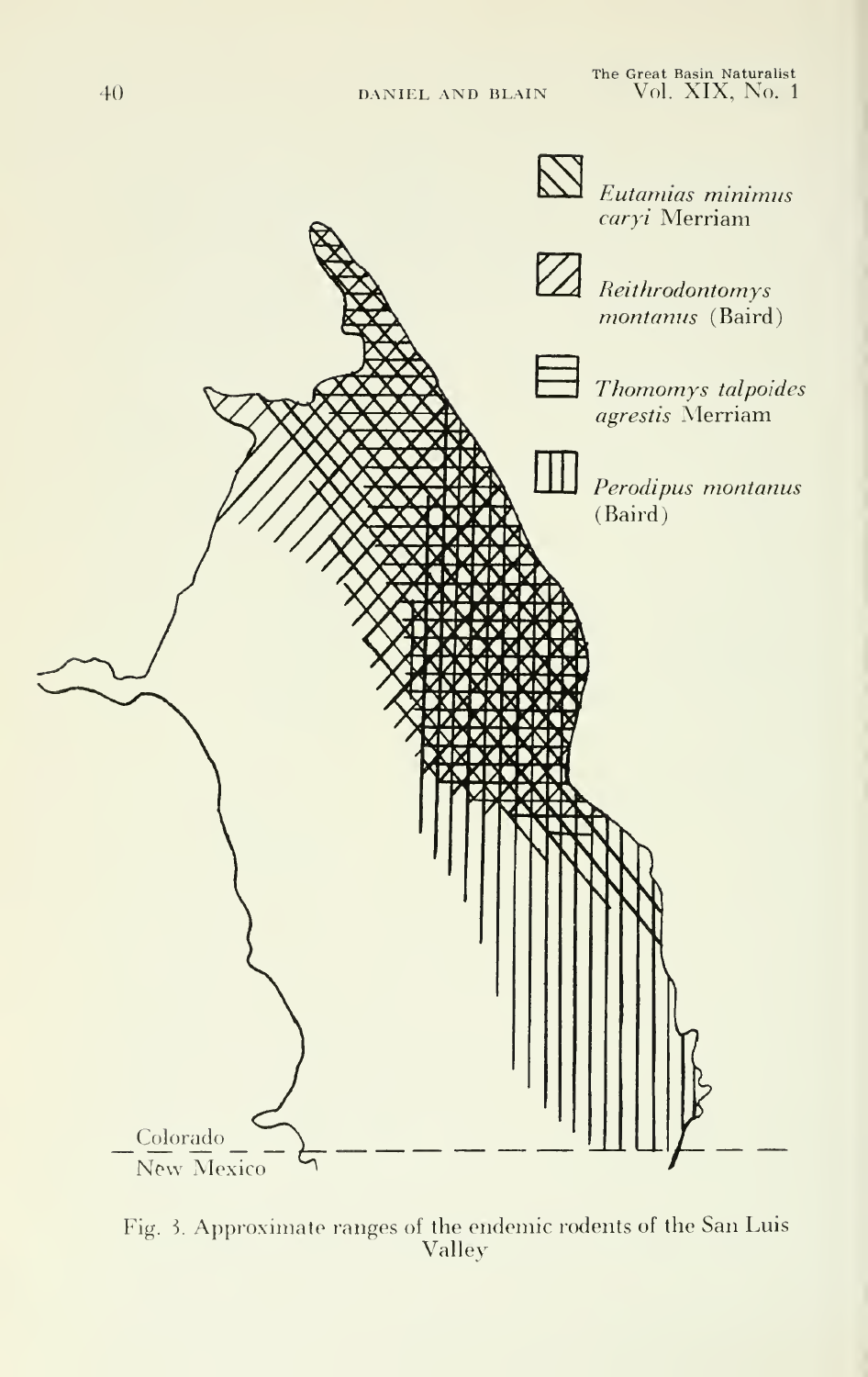

Fig 4. Soil radioactivity of the San Luis Valley